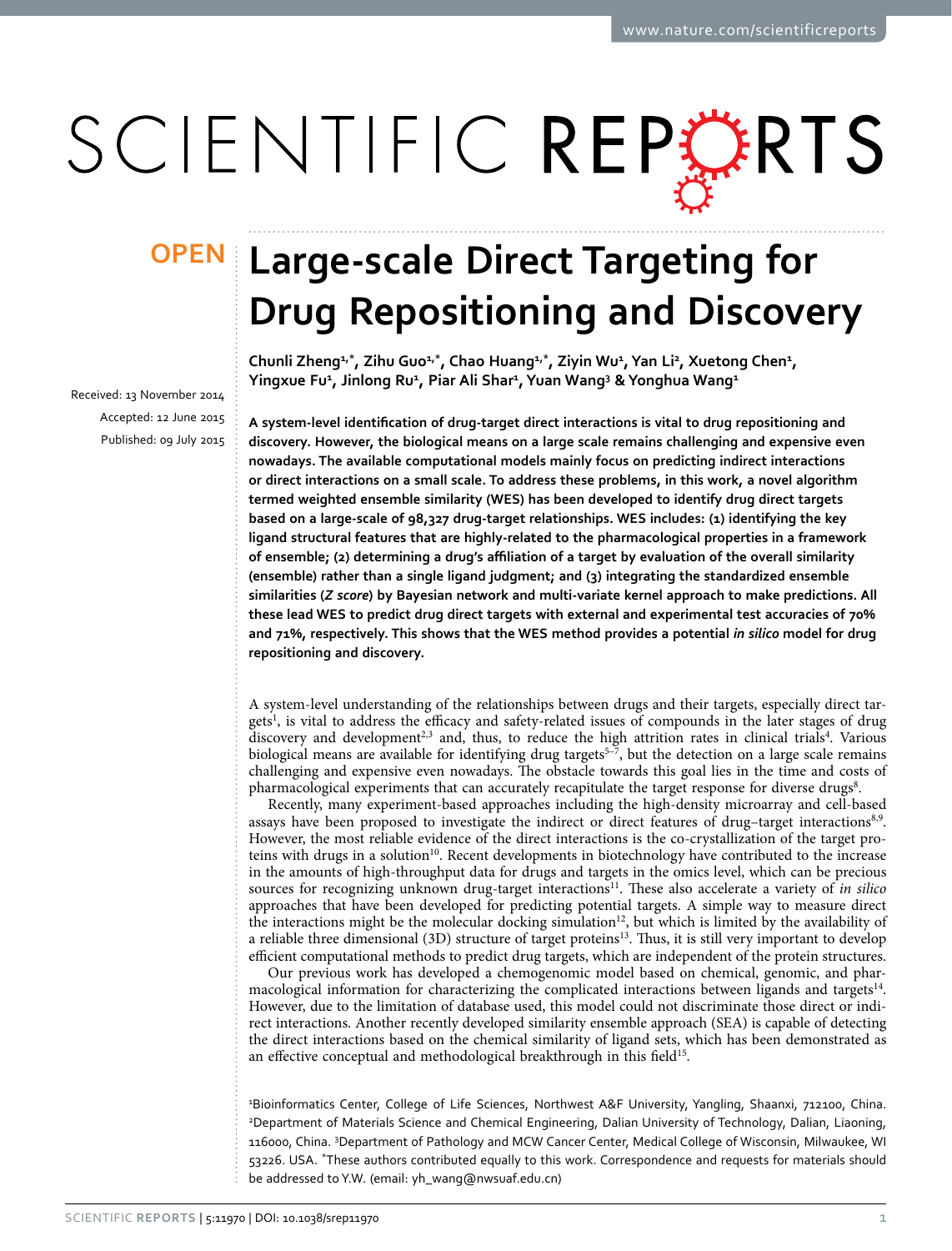<span id="page-1-0"></span>

| Data set                                                                         | Data type            |      | <b>SPE</b> | <b>SEN</b> | <b>PRE</b> | <b>AUC</b> |
|----------------------------------------------------------------------------------|----------------------|------|------------|------------|------------|------------|
|                                                                                  | $Dragon + CDK$       | 0.78 | 0.71       | 0.85       | 0.74       | 0.85       |
| Feature classes                                                                  | Dragon               | 0.75 | 0.63       | 0.85       | 0.70       | 0.83       |
|                                                                                  | <b>CDK</b>           | 0.74 | 0.66       | 0.82       | 0.71       | 0.80       |
|                                                                                  | Ion channel          | 0.75 | 0.69       | 0.80       | 0.72       | 0.84       |
|                                                                                  | Membrane receptors   | 0.79 | 0.73       | 0.85       | 0.76       | 0.86       |
| Target classes                                                                   | Transcription factor | 0.80 | 0.74       | 0.85       | 0.77       | 0.86       |
|                                                                                  | Transporter          | 0.79 | 0.69       | 0.89       | 0.74       | 0.87       |
|                                                                                  | Enzyme               | 0.78 | 0.71       | 0.86       | 0.75       | 0.86       |
| PDB (IC50 $<$ 10) and<br>External validation<br>BindingDB ( $IC50 > 500 \mu M$ ) |                      | 0.70 | 0.70       | 0.71       | 0.32       | 0.75       |

#### **Table 1. Performance of the WES method.**

In this work, we propose a novel weighted ensemble similarity (WES) algorithm, an extension of the SEA method, to predict the drug-target direct interactions. Here, the term ensemble is an extension concept derived from statistical physics. As we know, each protein (receptor) has several ligands, these ligands construct a set, and here, the set was treated as an ensemble. This concept is proposed based on the following considerations: (1) if the ligand set has structurally similar compounds, then the ensemble average will cover a narrow chemical space. Thus, to compare a compound with the ensemble average or any single compound in a set might be have similar results; (2) however, in most cases, the ligands are diverse for a receptor like P-glycoprotein<sup>16</sup> or COX2<sup>[3](#page-8-2)</sup>, they might be divided into several smaller sub-clusters. If the prediction of a compound that is still made based on its similarity with a certain compound in the training set, it will not give reliable results. Thus, a more reasonable way is to compare a compound similarity with the whole feature of an ensemble (set).

Here, the WES model was built on a large data set involving 98,327 drug-target relations, which includes BindingD[B17](#page-8-14) [\(http://www.bindingdb.org/bind/index.jsp](http://www.bindingdb.org/bind/index.jsp), access time: January 16, 2014), Drugbank[18](#page-8-15) [\(http://www.drugbank.ca/](http://www.drugbank.ca/), access time: January 16, 2014), PD[B19](#page-8-16) (<http://www.rcsb.org/pdb/>, access time: January 16, 2014) databases, and GoPubMed ([http://www.ncbi.nlm.nih.gov/,](http://www.ncbi.nlm.nih.gov/) access time: January 30, 2014). The efficiency of the model was also compared with other published models and further validated by pharmacological experiments.

#### **Results**

**WES—an algorithm for predicting direct interactions of drugs and targets.** The algorithm works in three phases: (1) identifying the key ligand structural and physicochemical features (CDK and Dragon) that are highly-related to the pharmacological properties in a framework of ensemble. We assembled the feature matrix for the ligand set of each protein based on statistical tests (non-parametric Wilcoxon Sum Rank Test for Dragon feature; one-sided Fisher's exact test for CDK feature). (2) Determining a drug's affiliation of a target by evaluation of the overall similarity of an ensemble rather than a single ligand judgment. As the resulting score does not discriminate relevant similarities from random but depends on the number of ligands in each set, it is not a perfect assessment of the overall similarity of the ligand sets. Then the overall similarities were converted into the size-bias-free normalized values to eliminate the relevant similarities from random. (3) And finally, integrating the standardized ensemble similarities (*Z score*) by Bayesian network to make predictions.

**Model performance.** *Feature analysis.* To investigate the effects of different structural features of the ligands on the model performance, we have used the Chemical Development Kit (CDK), Dragon and the CDK-Dragon hybrid features for model construction, respectively (see Methods for details). [Table 1](#page-1-0) illustrates the results in terms of precision and recall rates. Clearly, the hybrid model outperforms both the CDK and Dragon ones in recovering the negative links. Notably, the hybrid model for the leave-one-out cross-validation (LOOCV) performs well in predicting the binding (sensitivity 85%, SEN) and the non-binding (specificity 71%, SPE) patterns, with the accuracy of 78%, the precision (PRE 74%) and the area under the receiver operating curves (AUC) of 0.85, respectively. It is noted that all the scores (*Z score* for CDK and Dragon model and likelihood for CDK-Dragon hybrid model), used to make prediction, in this work were selected when the models achieve the highest *F1 score* in cross-validation otherwise specified (see Methods for details). The ROC curves [\(Fig. 1](#page-2-0)) show that all the three models are capable of catching sufficient information related to detect interactions at high true-positive rates against low false-positive rates at any threshold. With the increase of the AUC in the complete dataset, the hybrid model improves the ability to identify those known drug-target links, demonstrating that more chemical and pharmacological information introduced to build models can achieve better predictive activity.

To investigate the influence of weighted features attributed to the WES performance, we tested the different inputs: weighted features vs. non-weighted features. Table S1 shows that the weighted hybrid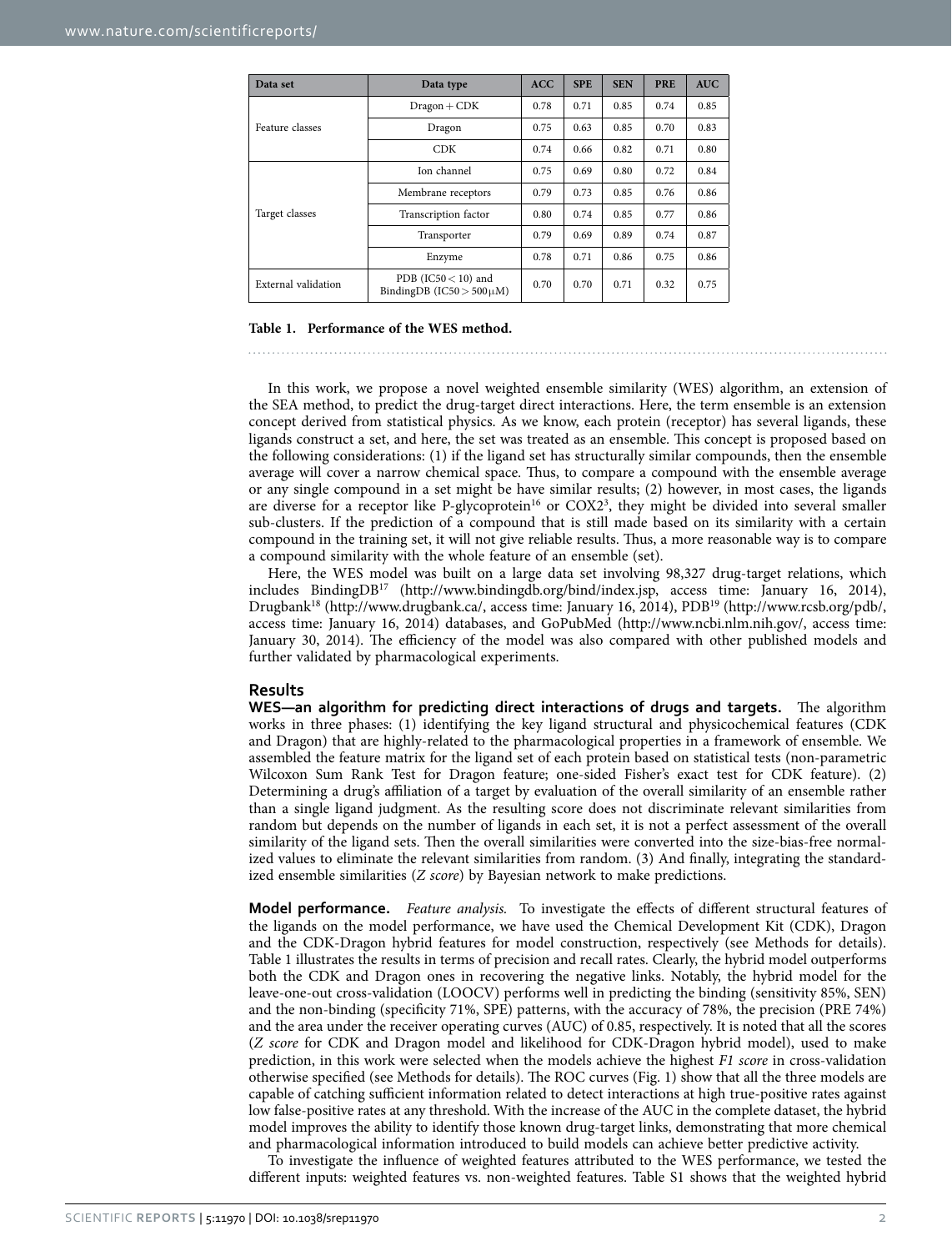

<span id="page-2-0"></span>**Figure 1. The performance of the WES model based on CDK, Dragon, and CDK-Dragon features.** 

feature-based WES outperforms the non-weighted feature-based model, with the ACC of 78%, PRE of 74% and AUC of 0.85, respectively. This reflects that WES algorithm weights and selects features to reduce dimensionality of the descriptor set, thus resulting in good performance.

Also we have made a check of the effectiveness of integrating the standardized ensemble similarities (*Z score*) by Bayesian network. Notably, the integrated WES model also performs better than the non-integrated one in predicting the binding (SEN 85%) and the non-binding (SPE 71%) patterns (Table S1). These results serve to highlight the fact that integration procedure of WES algorithm exhibits high prediction efficiency.

**External data validation.** To ensure the reliability of the WES model, we further carried out an external validation. The dataset for external validation includes both the binding (positive sample) and non-binding data (negative sample) as following: 1) the positive samples were extracted from PDB for those ligand-protein pairs with the half-maximal inhibitory concentrations ( $IC_{50}$ ) < 10 $\mu$ M. The interactions which overlap with the training set for model construction were manually deleted, and finally 649 interactions were obtained; 2) the negative samples were achieved from BindingDB with a filter criterion of  $IC_{50}$  > 500 $\mu$ M. And finally, 3,172 ligand-target non-binding data was obtained as negative samples. The hybrid model shows the prediction ACC of 71% (458/649) for the positive samples and 70% (2,209/3,172) for the negative samples. All these demonstrate the weighted hybrid WES achieves excellent performance for different data sources.

**Target class prediction.** The performance of WES method was further tested on five pharmaceutical classes involving enzymes (n= 761), ion channels (n= 78), membrane proteins (n= 275), transporters  $(n= 50)$  and transcription factors  $(n= 39)$ , respectively. [Figure 1](#page-2-0) and [Table 1](#page-1-0) show the AUC, SEN, SPE, PRE and ACC of the models. WES displays the highest prediction ability for the transcription factor  $(ACC = 0.80)$  and the membrane protein  $(ACC = 0.79)$ , followed by the enzyme  $(ACC = 0.78)$ , transporter (ACC = 0.79) and ion channels (ACC = 0.75), respectively.

Also, we have compared the performance of WES optimal model for target class prediction with other published models (enzymes, 664; ion channels, 204; membrane proteins, 95; nuclear receptors, 26; respectively.), including the nearest profile, weighted profile, bipartite Graph learning methods and the same criteria<sup>[5](#page-8-4)</sup>. [Table 2](#page-3-0) indicates that all the methods have quite high AUC and SPE but low SEN values. The WES and bipartite graph model outperform the other two models (nearest profile, weighted profile). However, it has to be noted that, the WES model was constructed with a lager dataset exhibiting more molecular and pharmacological diversities, thus it is believed that WES might have more generalization ability for making predictions.

**Comparison of WES with 1NN.** In multi-objective pattern recognition, the k-Nearest Neighbors algorithm (k-NN) is a non-parametric and widely used method. The output depends on whether k-NN is used for classification by a majority vote of its neighbors, with the object being assigned to the class most common among its k nearest neighbors (k is a positive integer, typically small). WES has been compared to a one nearest neighbor (1NN) model [\(Fig. 2](#page-3-1)), which judges the probability of a drug targeting to a protein based only on the maximum similarity to the reference ligands of the target. For close analogs, Tanimoto coefficients (Tc)  $> 0.65$ , the fraction of true positives was comparable between 1NN and WES ([Fig. 2](#page-3-1)). Surprisingly, by across most similarity thresholds, WES substantially outperforms 1NN. Notably,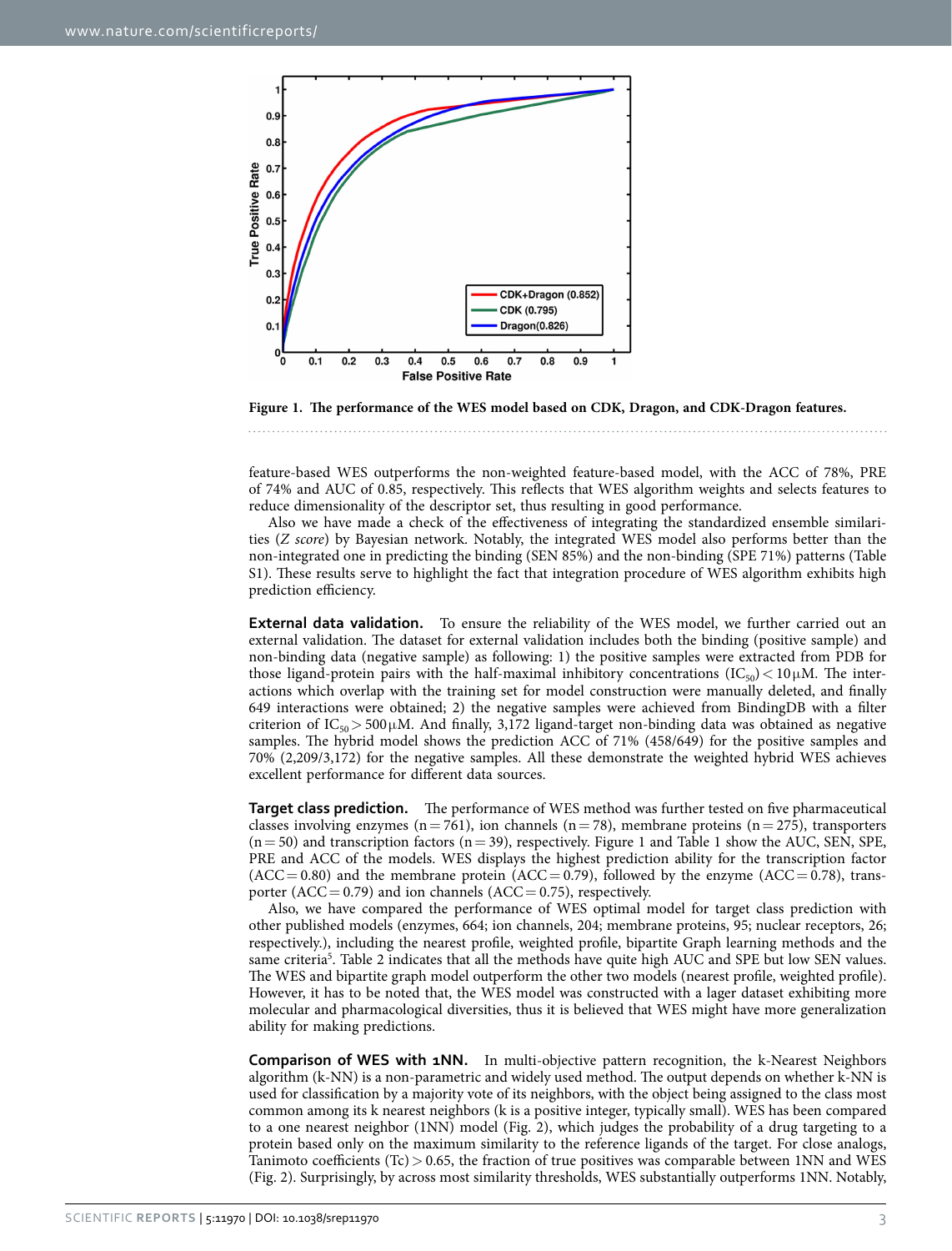<span id="page-3-0"></span>

| Data                    | Method                          | <b>AUC</b>               | Sensitivity | Specificity  |  |
|-------------------------|---------------------------------|--------------------------|-------------|--------------|--|
|                         | Nearest profile                 | 0.77                     | 0.54        | $\mathbf{1}$ |  |
| Enzyme                  | Weighted profile                | 0.81                     | 0.39        | 0.99         |  |
|                         | <b>Bipartite Graph learning</b> | 0.9                      | 0.57        | $\mathbf{1}$ |  |
|                         | <b>WES</b>                      | 0.86                     | 0.54        | $\mathbf{1}$ |  |
|                         | Nearest profile                 | 0.75                     | 0.17        | $\mathbf{1}$ |  |
| Ion channel             | Weighted profile                | 0.81                     | 0.24        | $\mathbf{1}$ |  |
|                         | Bipartite Graph learning        | 0.85                     | 0.27        | $\mathbf{1}$ |  |
|                         | <b>WES</b>                      | 0.84                     | 0.26        | $\mathbf{1}$ |  |
|                         | Nearest profile                 | 0.73                     | 0.16        | 0.99         |  |
|                         | Weighted profile                | 0.74                     | 0.15        | 0.99         |  |
| GPCR/Membrane receptors | <b>Bipartite Graph learning</b> | 0.9                      | 0.23        | $\mathbf{1}$ |  |
|                         | <b>WES</b>                      | 0.86                     | 0.22        | $\mathbf{1}$ |  |
|                         | Nearest profile                 | $\overline{\phantom{0}}$ | -           | -            |  |
| Transcription factor    | Weighted profile                | $\equiv$                 |             |              |  |
|                         | Bipartite Graph learning        |                          |             |              |  |
|                         | WES                             | 0.86                     | 0.27        | 0.99         |  |
|                         | Nearest profile                 | -                        | -           | -            |  |
|                         | Weighted profile                | -                        | -           | -            |  |
| Transporter             | Bipartite Graph learning        | $\overline{\phantom{0}}$ |             |              |  |
|                         | <b>WES</b>                      | 0.87                     | 0.26        | 0.99         |  |

#### **Table 2. Statistics of the prediction performance.**



<span id="page-3-1"></span>**Figure 2. Comparsion of WES with 1NN.** The ture positive rate of WES (red) and 1NN (blue) are shown as bars along with the similarity bins (x-axis).

among the correct drug-target predictions by WES, 4,319 of them show low similarity (Tc  $<$  0.4) with the ligand sets of their respective targets. However, the proportion held by 1NN is zero. These results prove that WES is more capable of predicting drug targets for various structurally diverse chemicals.

**Evaluation of ligand scaffold hopping.** In order to further assess the ligand scaffold hopping (LSH) ability for WES model, we have compared the predicted ligands with those known ligands for the same targets. The results show a diversified structural scaffolds as shown in Table S2-3. This indicates that WES catches the relatively complete drug-binding features for a protein from the ensemble level not from its single ligand like 1NN method. For example, drug Hydrocortamate, which is predicted to modulate Enpp2 ([Fig. 3\)](#page-4-0), is only marginally similar to the known ligand sets (Tc value 0.47; [Fig. 3\)](#page-4-0). Clearly, those similar compounds are more easily identified by WES. For example, Saquinavir, closely resemble (Tc value 0.91; [Fig. 3](#page-4-0)) to the ligand set of REN, is predicted to regulate REN [\(Fig. 3\)](#page-4-0). The LSH analysis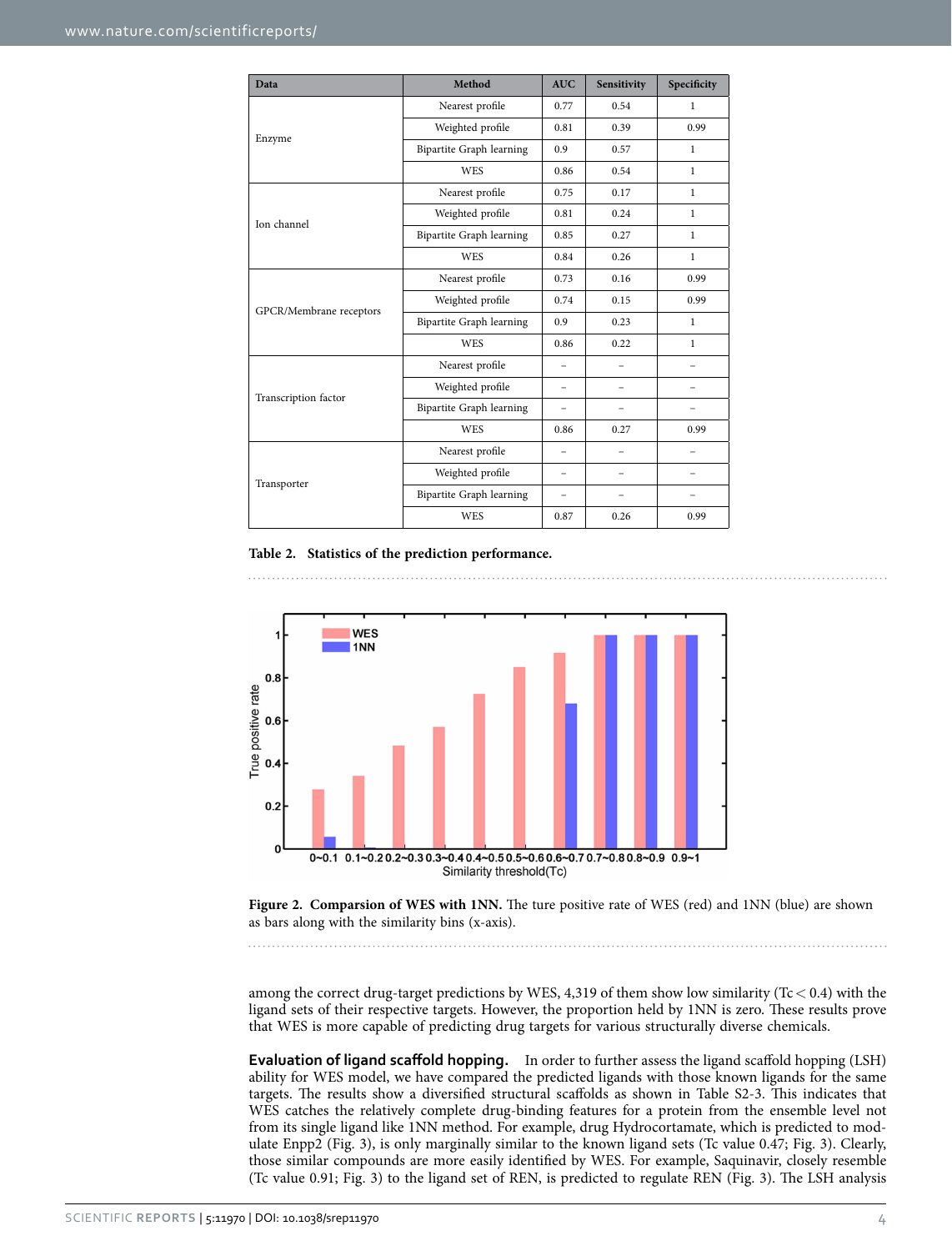

<span id="page-4-0"></span>**Figure 3. Non-intuitive (Hydrocortamate) and straightforward (Saquinavir) WES prediction, with Tc values to closest references.** 

confirms the specificity of prediction for WES, which is important for drug repositioning for those known drugs in pharmaceutical researches.

**Experimental validation.** To validate the practicability of WES model, we randomly selected Enpp2, Faah, PTGS2, PPARG, and REN, the five inflammation-related targets, and predicted their direct ligand-target interactions. The 24 top-scoring (hybrid-WES) and commercially available drug-target interactions ([Table 3](#page-5-0)) were tested by the ligand-binding assays.

Here, the ligand-target affinities are calculated by  $I\overline{C}_{50}$  values, and the ligands were then classified as strong (IC<sub>50</sub> < 1µM), moderate (1µM ≤ IC<sub>50</sub> < 10µM), weak (10µM ≤ IC<sub>50</sub> < 100µM), or non-binders  $(IC_{50} \ge 100 \,\mu M)$  according to Regina S. Salvat *et al.*<sup>20</sup>. In this work, the  $IC_{50} \le 10 \,\mu M$  is defined for binders for building the training dataset. Clearly, this criteria is strict, as we believe that a more strict strategy will be helpful to reduce data noises, since which were collected from various resources. Here, both the weak and strong binders were counted, resulting in a prediction ACC of 71% (17/24) for the experimental interactions predicted by the hybrid WES.

Perhaps the most compelling results are the test of the drugs against those targets to which they were not previously known to bind, so called drug repositioning [\(Table 3\)](#page-5-0). By direct binding assay, we find Desmopressin is a new  $1\mu$ M antagonist of REN receptor, which was not reported previously. This is also consistent with the phenomenon for Treprostinil which is newly found to antagonize PPARG in a micromolar concentration range. Intriguingly, Esmolol is also observed to modulate PPARG, though it has been reported to act on ADRB1<sup>21</sup>.

#### **Discussion**

The decoding of drug direct targets is of great importance in drug repositioning and discovery, but it is laborious and costly. Hence, a reliable computational approach for drug direct target prediction would be of significant values. In this study, we propose a new WES algorithm which exhibits reasonable reliability in discriminating direct interactions and non-interactions with a well specificity and sensitivity  $(AUC = 0.85)$ , internal, external and experimental test accuracies of 78%, 70% and 71%, respectively.

Attention needs to be particularly paid to two steps in construction of the WES algorithm. First, the bulk of features have little to do with the pharmacological properties of a ligand. In order to identify the pharmacology-related features, we weighted the structural features based on statistical tests and optimization analysis in a framework of ensemble. This step not only reduces dimensionality of the descriptor set, but also eliminate data noise.

Second, most ligands are dissimilar with each other even they target to the same protein. Thus traditional single molecule similarity-based methods may be insufficient to predict the complex drug-target interactions. Here, we introduced the ensemble concept to assure the model to predict a compound activity not because of its similarity with certain compound in the training set, but of its similarity with the whole feature of an ensemble. Compared with the 1NN model, which judges the probability of a drug targeting to a protein based only on the maximum similarity to a reference ligand, the WES algorithm has more generalization ability in predicting those scaffold-hopping ligands.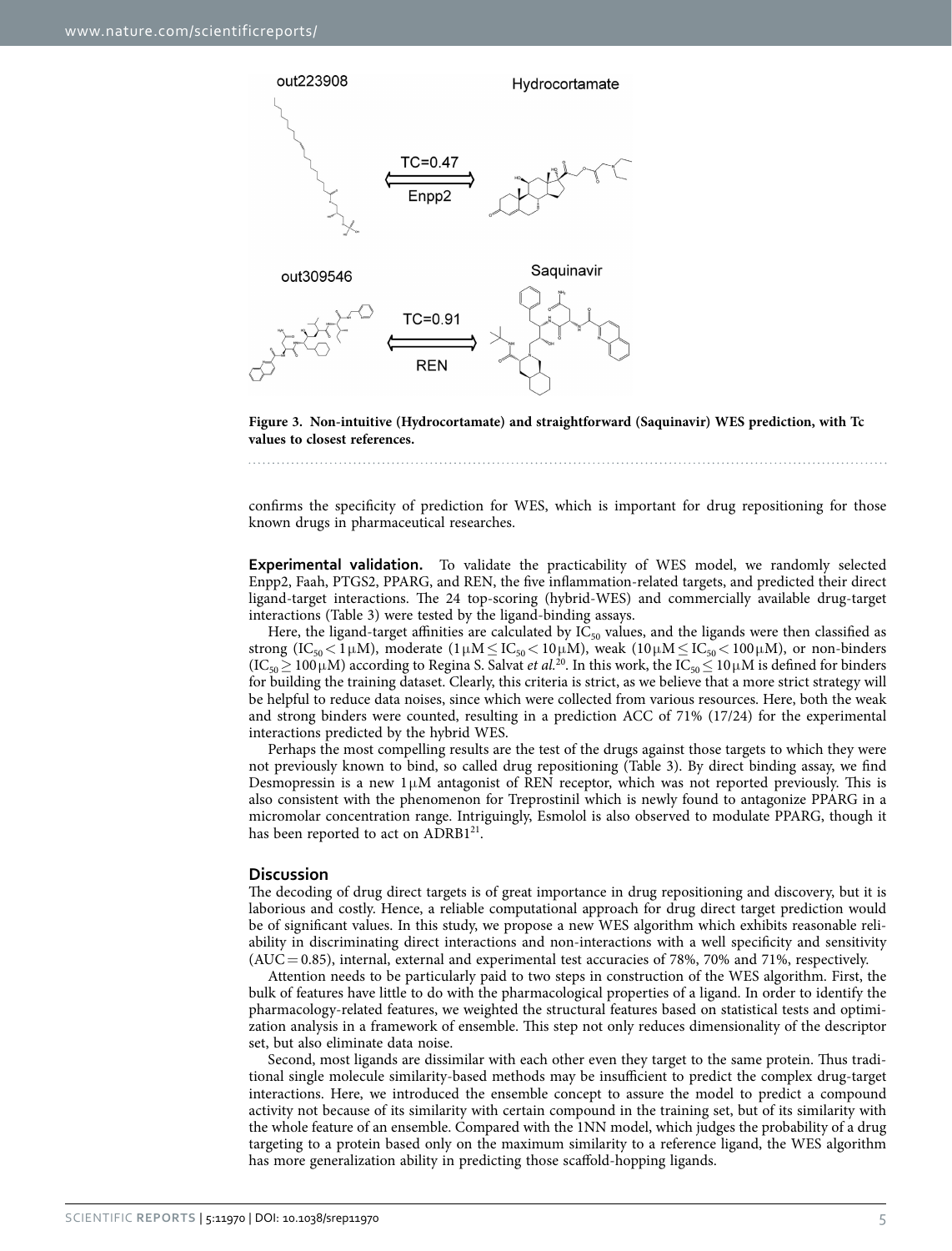<span id="page-5-0"></span>

| NO.            | Target gene name | Drug name            | $IC_{50} (\mu M)$ :<br>$mean \pm SD$ |
|----------------|------------------|----------------------|--------------------------------------|
| 1              | Enpp2            | Bleomycin            | $71.39 \pm 3.2$                      |
| $\overline{2}$ | Enpp2            | Pasireotide          | $73.28 \pm 9.7$                      |
| 3              | Enpp2            | Fingolimod           | $114.78 \pm 5.8$                     |
| $\overline{4}$ | Enpp2            | Hydrocortamate       | $218 + 6.4$                          |
| 5              | Enpp2            | Vancomycin           | $68.54 \pm 7.0$                      |
| 6              | Faah             | Alpha-linolenic acid | $53.86 \pm 11.5$                     |
| 7              | Faah             | Pentagastrin         | $222.61 \pm 8.3$                     |
| 8              | Faah             | Roxatidine acetate   | $34.53 \pm 1.5$                      |
| 9              | Faah             | Alpha-linolenic acid | $43.86 \pm 15$                       |
| 10             | PTGS2            | Mupirocin            | $123.39 \pm 7.4$                     |
| 11             | PTGS2            | Rimonabant           | $138.37 \pm 3.5$                     |
| 12             | PTGS2            | Pravastatin          | $199.13 \pm 12.3$                    |
| 13             | <b>PPARG</b>     | Treprostinil         | $69.01 \pm 17.5$                     |
| 14             | <b>PPARG</b>     | Esmolol              | $40.77 \pm 6.5$                      |
| 15             | PPARG            | Propafenone          | $36.44 \pm 13.2$                     |
| 16             | <b>REN</b>       | Pentagastrin         | $3.45 \pm 4.8$                       |
| 17             | <b>REN</b>       | Cetrorelix           | $156.44 + 3.7$                       |
| 18             | <b>REN</b>       | Carfilzomib          | $22.01 \pm 6.4$                      |
| 19             | <b>REN</b>       | Saquinavir           | $69.1 \pm 4.2$                       |
| 20             | <b>REN</b>       | Lopinavir            | $49.35 \pm 10.3$                     |
| 21             | <b>REN</b>       | Indinavir            | $44.32 \pm 12.1$                     |
| 22             | <b>REN</b>       | Ritonavir            | $26.11 \pm 13.2$                     |
| 23             | <b>REN</b>       | Desmopressin         | $1 + 2.6$                            |
| 24             | <b>REN</b>       | Felypressin          | $4.5 \pm 7.1$                        |

Table 3. IC<sub>50</sub> values for the 24 top-scored direct interactions.

### **Methods**

**Data sets.** We obtained 822,643 protein-ligand pairs (PLPs) with information of inhibitory (Ki), IC<sub>50</sub> values and protein sequences from the BindingDB database, including 5,311 proteins and 490,282 ligands, respectively.  $K_i$  is the concentration of an inhibitor that is required to decrease the maximal rate of the reaction by half. IC $_{50}$  is a measure of the effectiveness of a substance in inhibiting a specific biological or biochemical function. To obtain a reliable data set, we filtered the PLPs with the following steps: (1) deleting the redundant PLPs based on the protein sequences and the ligand Inchkey; (2) removing the PLPs of which  $K_i$  and IC<sub>50</sub> values are unavailable or the average value of them larger than 10  $\mu$ M; (3) expunging the smaller ligand-set sized protein that overlaps more than 60% ligands with another protein; (4) excluding those ligands whose Tanimoto similarity is larger than 0.75 in the ligand set of one protein; (5) deleting the proteins whose ligand number is less than 5. As a result, 1788 proteins and 68,777 ligands that constituted 98,327 PLPs were obtained as the positive set. The negative set was constructed by a random generation of the same number of relations that do not overlap with those positive interactions. The two datasets are then used for training the models. All the data can be download from our website related with this work [\(http://lsp.nwsuaf.edu.cn/tcmsp.php](http://nothacked_1017.tcmspw.com/tcmsp.php)).

**Construction of feature matrix.** *CDK Fingerprint matrix.* Ligands were represented by 1,024-bit chemical hashed fingerprints, which were computed using the CDK with default 2D parameters. The CDK is a scientific, LGPL-ed library for bio-informatics and chemi-informatics and computational chemistry written in Java. Taking the ligand set of a protein *j* constituted by *n*<sup>j</sup> ligands, an initial matrix  $P = \{ F^{(j)} \}$  ( $n_j \times 1024$ ) was generated to represent the protein, where  $F_k^{(j)} = \left( f_{k,1}^{(j)}, f_{k,2}^{(j)}, \dots, f_{k,1024}^{(j)} \right)$  $\cdot$ (*j*) ,  $F_k^{(j)} = \left( f_{k,1}^{(j)}, f_{k,2}^{(j)}, \dots, f_{k,1}^{(j)} \right)$ *k j k j k*  $f_{k,1}^{(j)}, f_{k,2}^{(j)}, \dots, f_{k,1024}^{(j)}$  is the binary fingerprint vector of ligand *k*. To investigate which feature fit of the fingerprint has a higher contribution rate in distinguishing one protein from the others, we weighted each feature based on the significance (by *P*-value using one-sided Fisher's exact test) of overrepresentation against the background incidence of the feature in respective protein. The *P*-values are adjusted to control for multiple hypothesis tests, yielding *q*-values. The weight for each feature was then computed using the following formula: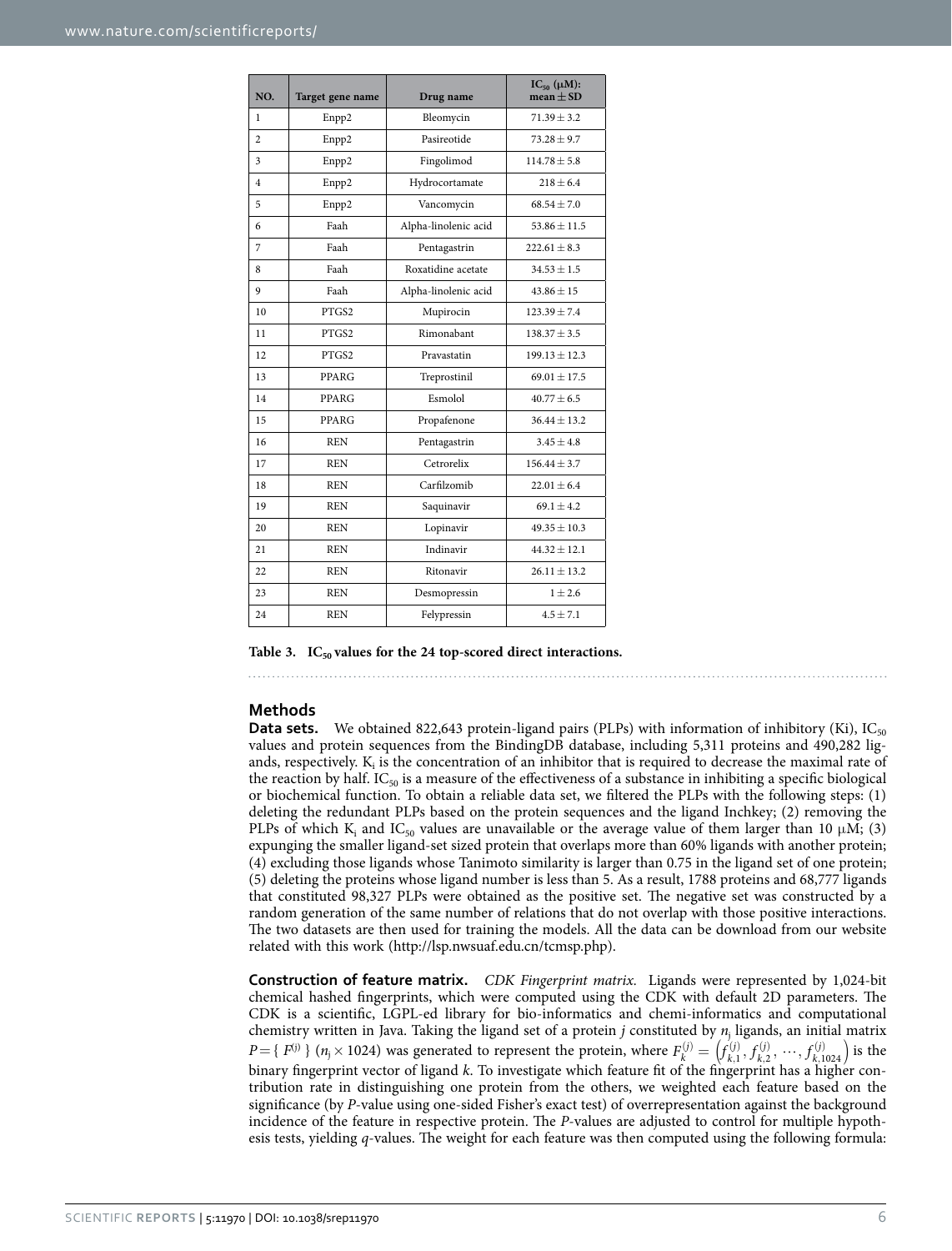$$
w_i = \frac{\sum_{j=i}^{N} \left( n_j \cdot \varphi(q_j) \right)}{\sum_{j=i}^{N} n_j}
$$
\n(1)

where  $\varphi(q_i) =$  $\sqrt{ }$  $\left\{ \right\}$ J  $\overline{\mathcal{L}}$  $, q_{i} < 0.$  $(q_j) = \begin{cases} 0, & j \ 0, & q_j \geq 0. \end{cases}$ *q q*  $1, q_i < 0.05$  $j'$  | 0,  $q_i \ge 0.05$ *j j* , *N* is the number of total proteins in the training set. We used  $q = 0.05$ ,

the generally considered statistically significant threshold, as it ensures a reasonable discrimination of the feature weights (Figure S1).

**Dragon Fingerprint matrix.** In addition, ligands were also represented by 1,664 Dragon descriptors ([http://www.talete.mi.it/index.htm\)](http://www.talete.mi.it/index.htm). As a professional software package, Dragon calculates molecular descriptors frequently used to evaluate the molecular structure-activity relationship. Taking the ligand set of a protein *j* constituted by  $n_j$  ligands, an initial matrix  $P = \{D^{(j)}\}$  ( $n_j \times 1664$ ) is generated to represent the protein, where  $D_k^{(j)} = (d_{k,1}^{(j)}, d_{k,2}^{(j)}, \cdots, d_{k,1664}^{(j)})$ . All  $d_{k,i}$  were standardized according to the equation of  $\widetilde{d}_{k,i} = \frac{d_{k,i} - \mu_i}{\sigma_i}$  $\frac{\mu_i}{\mu_i}$ , where  $\mu_i$  and  $\sigma_i$  are the mean and standard deviation of ligand *k*, respectively. To recognize those features that can signally differentiate these proteins, we weighted each feature based on non-parametric Wilcoxon Sum Rank Test. The *P*-values are adjusted to control multiple hypothesis testing, yielding q-values. The weight for each feature was then computed using equation (1).

**Model building.** Firstly, for a protein *j*, we selected  $m_{i1}$  and  $m_{i2}$  highest weighted features from the CDK and Dragon descriptors, respectively; then the protein *j* was represented by the feature matrices  $P = \{ F^{(j)} \mid (n_j \times m_{j1}) \text{ and } P = \{ D^{(j)} \} \ (n_j \times m_{j2})$ ; finally, the fingerprint-Dragon based weighted similarity scores between two ligand  $(l_1, l_2)$  were expressed as

$$
S_F^{\mathbf{w}}(l_1, l_2) \Big|_{m_{j1}} = \frac{\sum_{i=1}^{m_{j1}} \Big( w_i \cdot \Big( f_{1i} \wedge f_{2i} \Big) \Big)}{\sum_{i=1}^{m_{j1}} \Big( w_i \cdot \Big( f_{1i} \vee f_{2i} \Big) \Big)}
$$
(2)

where ∧ indicts the Boolean operator "AND", whereas ∨ represents the Boolean operator "OR", respectively.

$$
S_{\text{D}}(l_1, l_2) \Big|_{m_{j2}} = \frac{}{|l_1|^2 + |l_2|^2 - }
$$
\n(3)

In equation (3),  $\langle \cdot, \cdot \rangle$  denotes the inner product, whereas  $|\cdot|$  represents the module, respectively.

The feature (CDK and Dragon) number m of a protein ligand set was determined by the optimization model (equation 4).

$$
\underset{m}{\text{arg max}} \sum_{s, t \in P^{(j)}} S(l_s, l_t) \big| \, m \, j = 1, \, 2, \, \dots, \, 1788 \tag{4}
$$

In order to obtain a good estimate of the overall similarity with the ligand set (ensemble), we first defined a *raw score* for this ligand by summing its weighted similarity relative to the ligand set of protein *j* with  $S_i \geq S_{cut}$ .

$$
Raw score = \sum_{i}^{n_j} S(l, l_i) \big|_{m \ast} \varphi \left( S(l, l_i) \big|_{m} \right) \tag{5}
$$

where  $\varphi(S(l, l_i) \big|_m) = \begin{cases}$  $\bigg\}$  $\overline{\mathcal{L}}$ ,  $S(l, l_i) \big|_m <$  $S(l, l_i)|_m$  =  $\begin{cases} 1, S(l, l_i)|_m < S_{cut} \\ 0, S(l, l_i)|_m > S_{cut}. \end{cases}$ 1  $\mathbf{a}_{i}(t) \mid m$  =  $\begin{cases} 1, 5 \ (i, t_i) \mid m \leq 5 \ \ 0, 5 \ (l, t_i) \mid m > 5 \ \ \text{and} \end{cases}$  $i / |m - c$ 

The threshold *Scut* was determined by retrospective cross-fold analysis. Unlike WES, SEA chooses *Scut* to meet that the random *Z score* is consistent and enriches for a BLAST-like background probability distribution. Actually, by sampling across the range of *S<sub>cut</sub>* choices, we chose the threshold that will lead to the highest ROC AUC, resulting in a similarity threshold. The scores below the threshold were discarded which do not contribute to the overall similarity.

Then, a model of the distribution of random *raw scores* was developed and fitted. Random *raw scores* were calculated by comparing a randomly selected ligand set (size = 50) to the ligand set of each protein. Therefore, we can acquire the mean (*μ*) and standard deviation (*σ*) of the 50 random *raw scores*. And the normalized *raw score*, annotated as *Z score*, can be represented as equation (6):

$$
Z \text{ score} = \frac{Raw score - \mu}{\sigma} \tag{6}
$$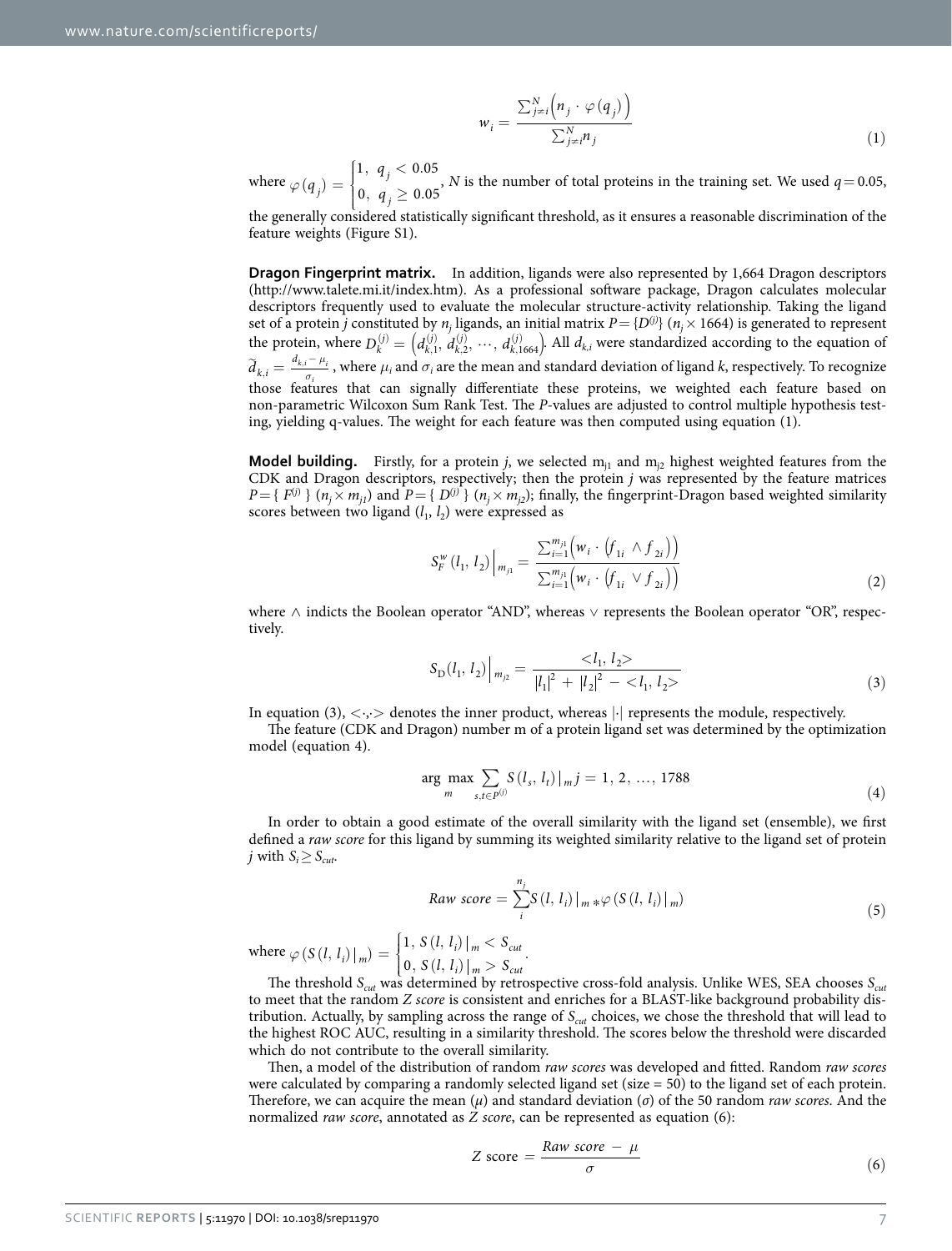The calculation process of *Z score* is as follows:

- 1. For a protein *j*, choose 50 ligands at random from all ligands and calculate the mean and standard deviation values of *raw scores* at different similarity thresholds (*Scut*) with step size 0.01, where  $0 < S_{cut} < 1$ . Store all calculated mean values ( $\mu_j = {\mu_{j1}, \dots, \mu_{j100}}$ ) and standard deviation values  $(\sigma_j = {\sigma_{j1}, \ldots, \sigma_{j100}})$ , along with the set size of the protein *j*.
- 2. For each  $S_{\text{cut}}$ , plot the set size of protein ligand vs all  $\mu j(S_{\text{cut}})$  and  $\sigma j(S_{\text{cut}})$  scores, respectively; and then the linear regression was applied to determine the equations of  $\mu_j$  and  $\sigma_j$ . Typically, equations  $y_{\mu} = \alpha_1 x + \beta_1$  and  $y_{\sigma} = \alpha_2 x + \beta_2$  are appropriate for standardizing the Raw sores. Given the normalized equation (6), calculate the *Z score*. If a new drug–target interaction has a *Z score* above a threshold, it will be treated as a direct interaction. The threshold above which the highest F1 score was achieved in LOOCV was used to make predictions (equation 7).

$$
F1 = \frac{2 \cdot precision \cdot recall}{precision + recall}
$$
 (7)

where precision is the ratio of the number of true positives to the number of predicted positives and recall is the ratio of the true positives which are correctly identified.

*Z score* **integration.** To depict the likelihood of a ligand binds to a specific protein, we integrated the *Z scores* into a likelihood value by the Bayesian network method, so called the hybrid model in this work. The likelihood was defined as:

$$
L = \frac{P\left(\text{positive} | Z = z_1 z_2\right)}{P\left(\text{negative} | Z = z_1 z_2\right)} = \frac{P\left(\text{positive}\right) P\left(z_1, z_2 | \text{positive}\right)}{P\left(\text{negative}\right) P\left(z_1, z_2 | \text{negative}\right)}\tag{8}
$$

where  $P(Z = z_1, z_2|C = c)$  indicates the probability of *Z* score scored  $z_1$  or  $z_2$  in class *c*, and  $z_1$  and  $z_2$  represent the CDK and Dragon *Z scores*, respectively.

In addition, we evaluated the conditional probability by the multivariate kernel density estimation approach, which is a nonparametric technique for density estimation through the following formula:

$$
P(Z = z_1, z_2 | C = c) = \frac{1}{n} \sum_{i=1}^{n} K_H(Z - Z_i) = \frac{1}{n} \sum_{i=1}^{n} |H|^{-\frac{1}{2}} K (H^{-\frac{1}{2}} (Z - Z_i))
$$
\n(9)

where,  $K(X) = (2\pi)^{-\frac{d}{2}} exp(-\frac{1}{2}X'X)$  is the Gaussian kernel, *d* is the dimensionality of vector X, (*d* = 2); n is the number of data samples in class *c*, H is the bandwidth (or smoothing)  $\vec{d} \times \vec{d}$  matrix which is symmetric and positive definite. And a ligand is considered to incorporate into a protein when the L value is greater than threshold θ, which is the same as the threshold of *Z score*.

**Performance evaluation.** The WES model was evaluated and verified with LOOCV. In details, the WES algorithm is applied once for each interaction, using all other interactions as a training set and using the selected interaction as a single-item test set. Several parameters, ACC (equation 10), SEN (equation 11), SPE (equation 12) and PRE (equation 13), were used to measure the accuracy of overall, positive prediction, negative prediction and the positive predictive value of the model, respectively.

$$
ACC = \frac{TP + TN}{TP + FP + TN + FN}
$$
\n(10)

$$
SEN = \frac{TP}{TP + FN}
$$
 (11)

$$
SPE = \frac{TN}{TN + FP}
$$
 (12)

$$
PRE = \frac{TP}{TP + FP}
$$
 (13)

here, the TP, TN, FP and FN represent the number of true-positives, true-negatives, false-positives and false-negatives, respectively.

**Comparison to a 1NN model.** We evaluated two 1NN models, using either CDK or Dragon fingerprints. For a drug, it was compared to all known ligands of a target. The highest Tc value between the querying drug and known ligands was assigned to the drug-target pair. For each drug, we identified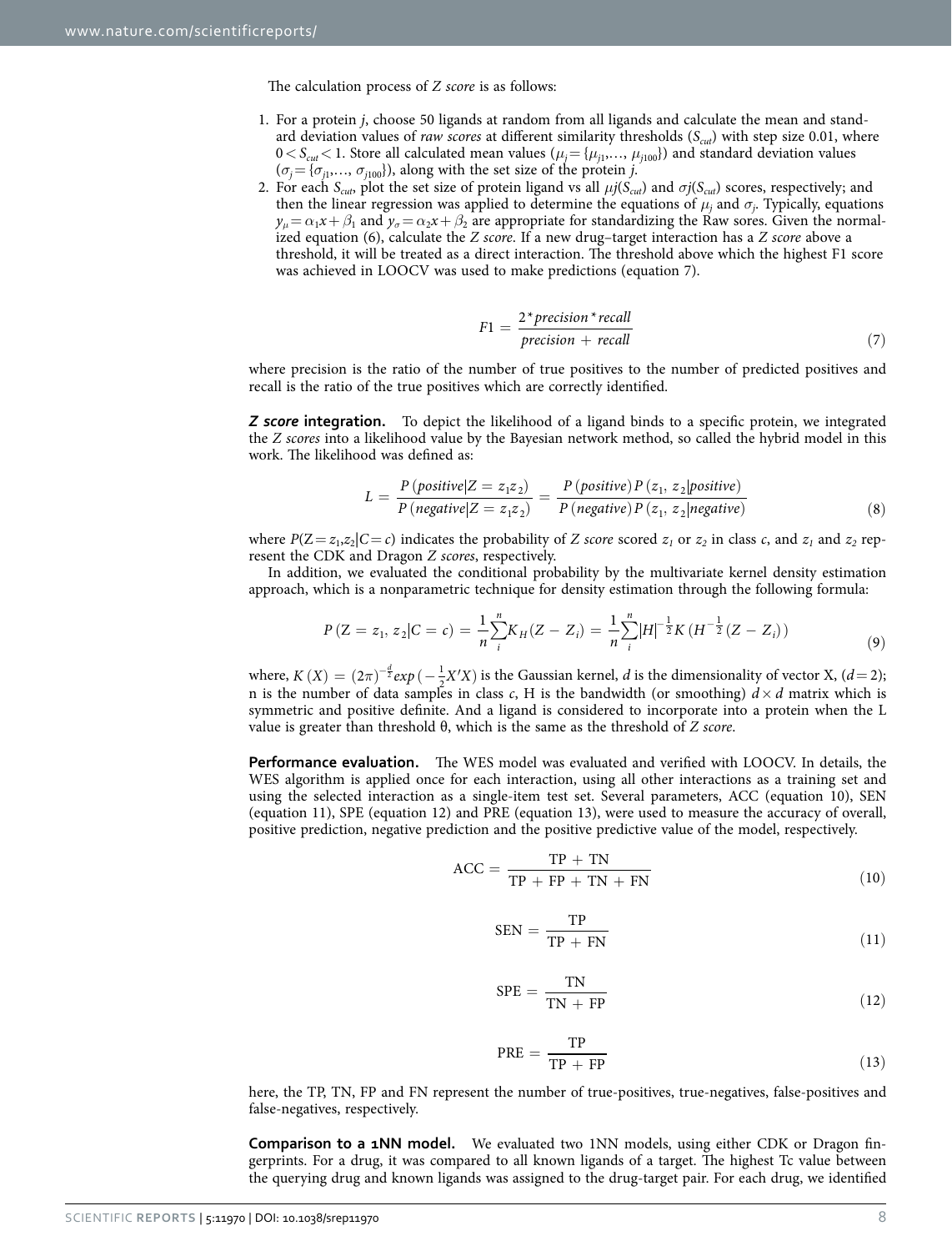the lowest Tc value that yielded valid WES predictions using the respective fingerprint and collected all drug-target pairs with Tc scores above that threshold. We calculated an adjusted hit rate (equation 14):

$$
Adjusted hit rate = \frac{TP + 1}{TP + FP + 1}
$$
\n(14)

The additional count for both numerator and denominator distinguishes cases where no predictions were confirmed.

*External data validation for binding and non-binding data.* To examine the generalization ability of WES, we manually collected the direct binding data in PDB and non-binding data in BindingDB (see details in Results).

**Experimental validation.** Molelues like Bleomycin, Pasireotide, Fingolimod, Hydrocortamate, Vancomycin, Alpha-Linolenic Acid, Pentagastrin, Roxatidine acetate, Alpha-Linolenic Acid, Mupirocin, Rimonabant, Pravastatin, Treprostinil, Esmolol, Cetrorelix, Carfilzomib, Saquinavir, Lopinavir, Indinavir, Ritonavir, Desmopressin, and Felypressin were purchased from Yitai Technology Ltd. (Wuhan, China). Enpp2 (Autotaxin Inhibitor Screening Assay Kit), Faah (FAAH Inhibitor Screening Assay Kit), PTGS2 (COX Inhibitor Screening Assay Kit), PPARG (PPARγ Ligand Screening Assay Kit), and REN (Renin Inhibitor Screening Assay Kit) were purchased from Cayman Chemical, Ann Arbor, MI, USA. All drugs were dissolved in DMSO and freshly prepared due to the loss of activity under long-term storage. The activity of targets was detected according to manufacturer's instructions.  $IC_{50}$  values were determined using the Bliss method according to the eight data points per drug. The same drug-target interaction was repeated independently three times to obtain a mean  $IC_{50}$  value and its standard deviation.

#### **References**

- <span id="page-8-0"></span>1. Günther, S. *et al.* SuperTarget and Matador: resources for exploring drug-target relationships. *Nucleic Acids Res* **36,** D919–D922 (2008).
- <span id="page-8-1"></span>2. Huang, C. *et al.* Systems pharmacology in drug discovery and therapeutic insight for herbal medicines. *Brief Bioinform* **15,** 710–733 (2014).
- <span id="page-8-2"></span>3. Zheng, C. *et al.* System-level multi-target drug discovery from natural products with applications to cardiovascular diseases. *Mol Divers* **18,** 621–635 (2014).
- <span id="page-8-3"></span>4. Kola, I. & Landis, J. Can the pharmaceutical industry reduce attrition rates? *Nat Rev Drug Discov* **3,** 711–716 (2004).
- <span id="page-8-4"></span>5. Yamanishi, Y., Kotera, M., Kanehisa, M. & Goto, S. Drug-target interaction prediction from chemical, genomic and pharmacological data in an integrated framework. *Bioinformatics* **26,** i246–i254 (2010).
- 6. Takarabe, M., Kotera, M., Nishimura, Y., Goto, S. & Yamanishi, Y. Drug target prediction using adverse event report systems: a pharmacogenomic approach. *Bioinformatics* **28,** i611–i618 (2012).
- 7. Mei, J.-P., Kwoh, C.-K., Yang, P., Li, X.-L. & Zheng, J. Drug–target interaction prediction by learning from local information and neighbors. *Bioinformatics* **29,** 238–245 (2013).
- <span id="page-8-5"></span>8. Kuruvilla, F. G., Shamji, A. F., Sternson, S. M., Hergenrother, P. J. & Schreiber, S. L. Dissecting glucose signalling with diversityoriented synthesis and small-molecule microarrays. *Nature* **416,** 653–657 (2002).
- <span id="page-8-6"></span>9. Haggarty, S. J., Koeller, K. M., Wong, J. C., Butcher, R. A. & Schreiber, S. L. Multidimensional chemical genetic analysis of diversity-oriented synthesis-derived deacetylase inhibitors using cell-based assays. *Chem Biol* **10,** 383–396 (2003).
- <span id="page-8-7"></span>10. Stewart, L., Clark, R. & Behnke, C. High-throughput crystallization and structure determination in drug discovery. *Drug Discov Today* **7,** 187–196 (2002).
- <span id="page-8-8"></span>11. Yamanishi, Y. *et al.* DINIES: drug–target interaction network inference engine based on supervised analysis. *Nucleic Acids Res* **42,** W39–W45 (2014).
- <span id="page-8-10"></span><span id="page-8-9"></span>12. Cheng, A. C. *et al.* Structure-based maximal affinity model predicts small-molecule druggability. *Nat Biotechnol* **25,** 71–75 (2007).
- 13. Fan, Y.-N., Xiao, X., Min, J.-L. & Chou, K.-C. iNR-Drug: Predicting the interaction of drugs with nuclear receptors in cellular networking. *Int J Mol Sci* **15,** 4915–4937 (2014).
- <span id="page-8-11"></span>14. Yu, H. *et al.* A systematic prediction of multiple drug-target interactions from chemical, genomic, and pharmacological data. *PLoS One* **7,** e37608 (2012).
- <span id="page-8-13"></span><span id="page-8-12"></span>15. Keiser, M. J. *et al.* Relating protein pharmacology by ligand chemistry. *Nat Biotechnol* **25,** 197–206 (2007).
- 16. Wang, Y.-H., Li, Y., Yang, S.-L. & Yang, L. Classification of substrates and inhibitors of P-glycoprotein using unsupervised machine learning approach. *J Chem Inf Model* **45,** 750–757 (2005).
- <span id="page-8-14"></span>17. Liu, T., Lin, Y., Wen, X., Jorissen, R. N. & Gilson, M. K. BindingDB: a web-accessible database of experimentally determined protein–ligand binding affinities. *Nucleic Acids Res* **35,** D198–D201 (2007).
- <span id="page-8-15"></span>18. Law, V. *et al.* DrugBank 4.0: shedding new light on drug metabolism. *Nucleic Acids Res* **42,** D1091–D1097 (2014).
- <span id="page-8-16"></span>19. Berman, H., Henrick, K., Nakamura, H. & Markley, J. L. The worldwide Protein Data Bank (wwPDB): ensuring a single, uniform archive of PDB data. *Nucleic Acids Res* **35,** D301–D303 (2007).
- <span id="page-8-17"></span>20. Salvat, R. S., Parker, A. S., Choi, Y., Bailey-Kellogg, C. & Griswold, K. E. Mapping the pareto optimal design space for a functionally deimmunized biotherapeutic candidate. *PLoS Comput Biol* **11,** e1003988 (2015).
- <span id="page-8-18"></span>21. Muszkat, M. *et al.* The common Arg389gly ADRB1 polymorphism affects heart rate response to the ultra-short-acting β1 adrenergic receptor antagonist esmolol in healthy individuals. *Pharmacogenet Genom* **23,** 25–28 (2013).

#### **Acknowledgements**

Funding: This work was supported by the Fund of Northwest A & F University and was financially supported by the National Natural Science Foundation of China [Grant number 31170796, 81373892] and New Century Excellent Talents in University of Ministry of Education of China.